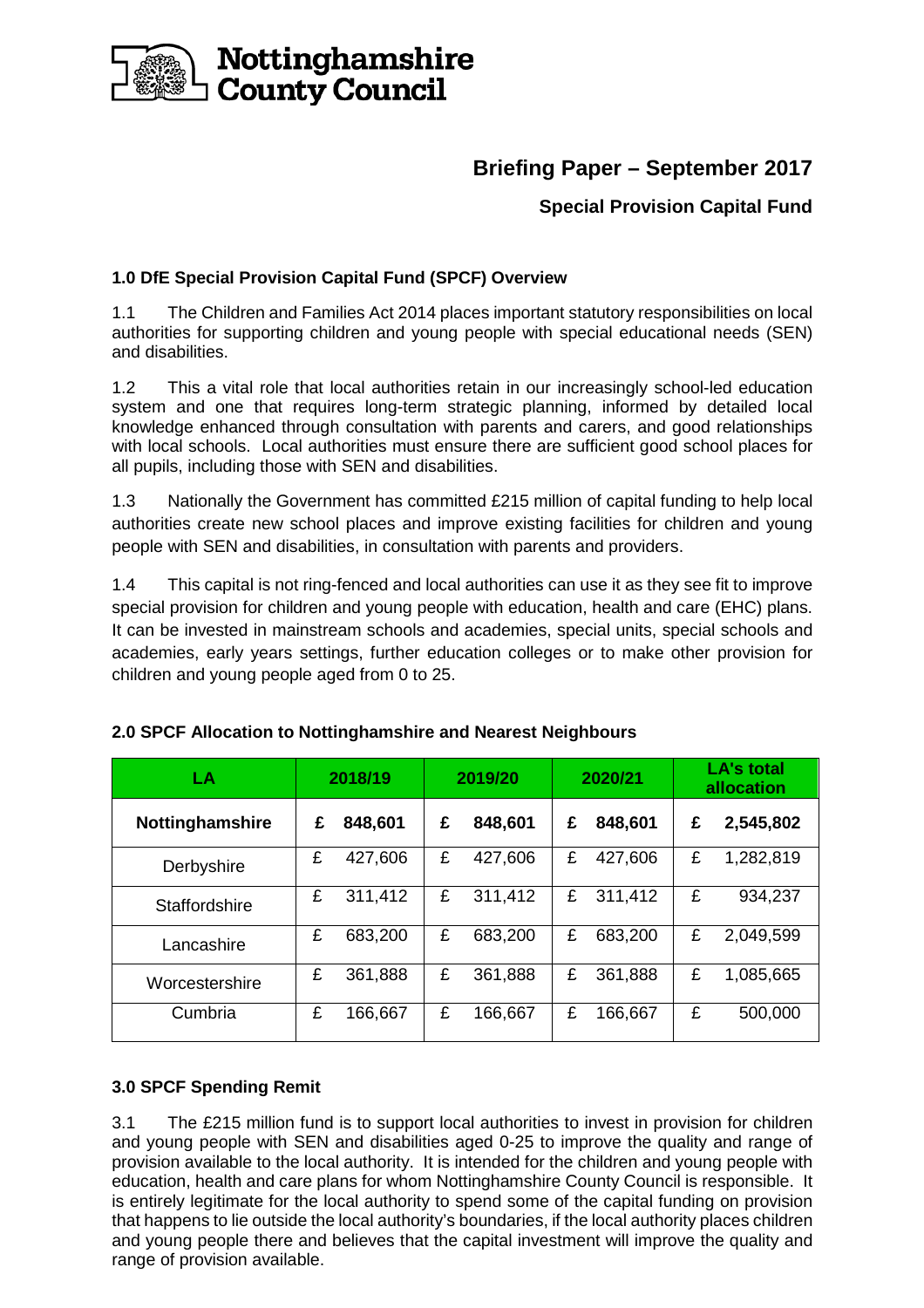3.2 Local authorities can invest their share of the SPCF in the creation of new (additional) places at good or outstanding provision, improving existing facilities or developing new facilities. This can be through:

- Expansion(s) to existing provision including at the same site or at a different site.
- Reconfiguring provision to make available the space for the additional places or facilities.
- Re-purposing areas so that they meet the needs of pupils with special educational needs and disabilities.
- Other capital transactions that result in new (additional) places or facilities' improvements
- Investing in provision that is located in another local authority where this supports providing good outcomes for children in their area.

3.3 Local authorities should consider how to invest capital and revenue in a joined-up way to get the most out of each project. Local authorities may also combine their special provision allocation with other capital funding. Groups of local authorities may wish to pool capital resources to develop provision, which can support a wider area.

3.4 The funding is for a range of provision types (primary, secondary, college, special, special unit, PRU, AP academy and nursery/early years) where this benefits children and young people with education, health and care (EHC) plans between 0 and 25.

3.5 Funding is not intended for:

- Higher education including universities and other higher education provision
- Any provision for those aged 25 and over.
- Expanding provision specially to create additional places for pupils who do not have education, health and care plans. We recognise that facilities for pupils with EHC plans might bring a wider benefit and help other children.
- Reasonable adjustments that schools are required to fund as part of the accessibility requirements. This includes ramps or widening doorways.
- Revenue expenditure such as furniture (chairs, desks), teaching apparatus such as white boards, training or staff costs.
- Individual mobility equipment such as wheelchairs. However, local authorities can spend this funding on capital installations such as ceiling hoists for lifting nonambulant children into a hydrotherapy pool.
- Maintenance work, which will be covered by Devolved Formula Capital funding.

# **4.0 Prior to Funding Release**

4.1 We must consult with parents and carers of children with SEN and disabilities and young people with SEN and disabilities. It must also work with education providers to agree how the capital can best be targeted.

4.2 A DfE 'short plan template' must be completed, confirming that the requirement to consult with parents, carers and young people has been met, and including information about the other groups that they have consulted.

4.3 The plan must be published on the local offer page showing how we plan to invest the funding, before the deadline specified below.

4.4 Where we work collaboratively on projects, these must be listed on each plan with an explanation of which other local authorities they have collaborated with and how.